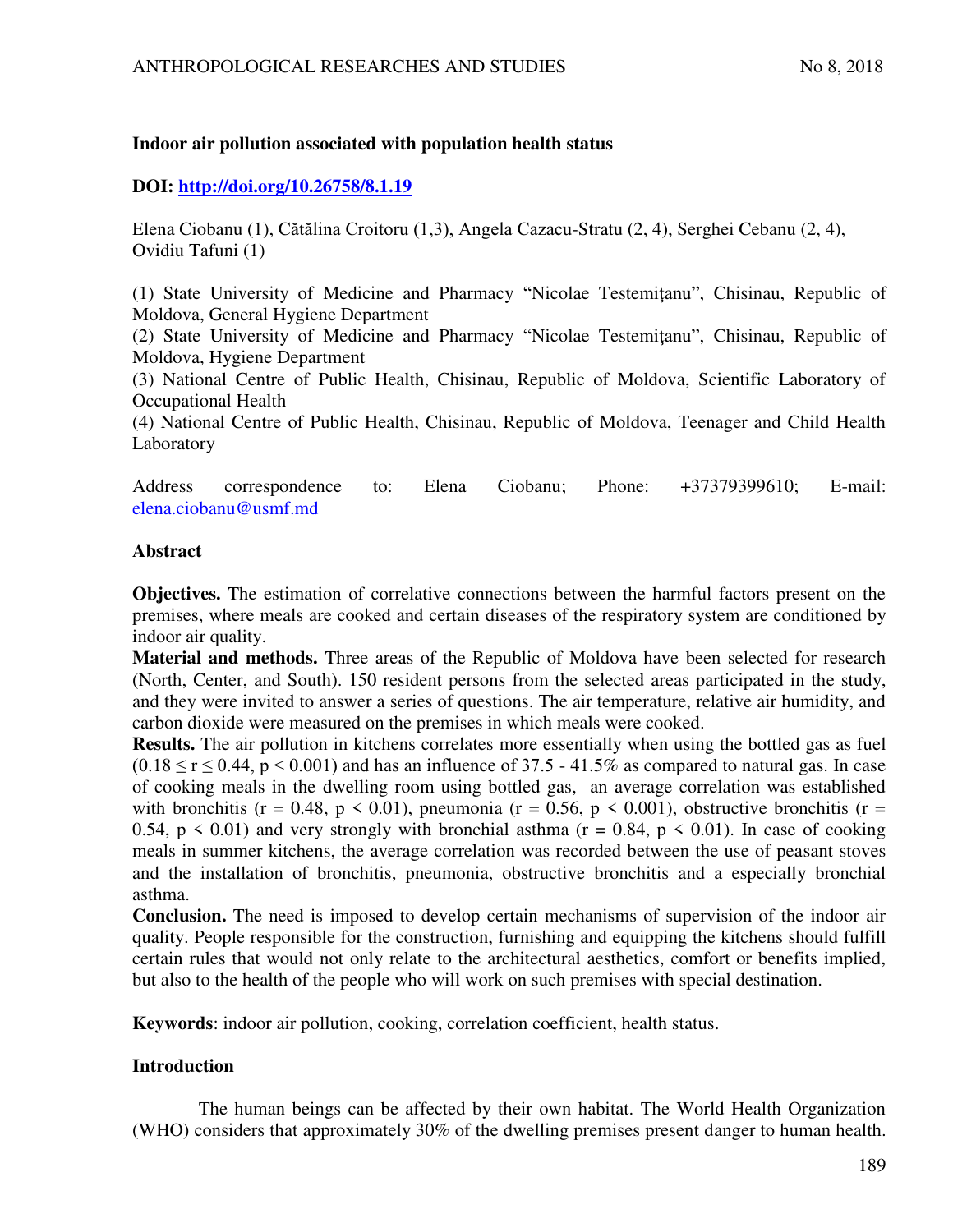The exposure to polluted air leads to harmful effects on health, varying from respiratory diseases to chronic diseases, cancer, pregnancy complications, and premature death. Many studies show that the level of pollution of the indoor air positively correlates with the perceived health risks (Egondi et al., 2013; Leem et al., 2006; Simon et al., 2014; Uzoigwe et al., 2013).

According to the data presented by WHO (2014), more than 50% of the premature deaths caused by pneumonia in children under 5 years old are caused by the inhalation of particles polluting the air in households. Annually, between 3.3 and 4.3 million people prematurely die due to certain diseases relating to the pollution of air in households, as a result of cooking meals using solid fuel (Dickinson et al., 2015; Egondi et al., 2013; Simon et al., 2014; \*\*\*WHO, no.292, 2014). The biomass as fuel is largely recognized as an important source of pollution that affects human health, air quality at the local and regional level, and also has an impact on climate changes at the global level. All over the world, approximately three billion people use the biomass and coal as a fuel for cooking meals and heating the houses (\*\*\*WHO, no.313, 2014). In rural areas, they often burn biomass in traditional stoves, with open fire, in low ventilated premises with smoke emissions. The released smoke contains high quantities of pollutants which have severe consequences for the health of the exposed persons. Women are involved in cooking meals and their small children pass the time together with them in such premises. Many studies have shown strong associations between burning biomass and increased incidence of chronic bronchitis in women and acute respiratory infections in children (Măruşteni 2006; Moshammer et al., 2010; Sharma et al., 1998). Significant connection with bronchial asthma, tuberculosis, low birth weight, cancer of the upper respiratory tract was also emphasized (Balakrishnan et al., 2004; WHO, no.292, 2014).

No such research was ever performed in the Republic of Moldova and the real situation concerning the discussed issue is not known. Although this topic was approached in the literature from the point of view of various physical factors and chemical substances, we have initiated our study from simple to complex, with clear perspectives of research for the future. This paper presents a wide evaluation of the conditions of cooking meals in the rural area of the Republic of Moldova and the analysis of the air in such premises in the presence of carbon dioxide and the variation of microclimate factors.

### **Material and methods**

### *Period and place of the research*

During the summer period of 2015, a poll was conducted in three areas of the Republic of Moldova (North, Center, and South), and certain physical parameters of the microclimate (temperature and relative humidity of the air) and chemical parameters (carbon dioxide) were measured in the premises were meals were cooked. The measurements were performed in the places where people were cooking meals: kitchens, dwelling premises, summer kitchens, with the aid of Air Quality Monitor 500 device. The stages of data collection were the following: before cooking meals (stage I of measurements), one hour after the beginning (stage II), at the end of the cooking (stage III), and one hour after the end (stage IV), during summertime. 11 questions were included in a questionnaire, and the answers were collected through the direct interview method. The questions referred to the place of cooking meals, types of fuel used by the population in the process of cooking meals, the complaints and suffered diseases.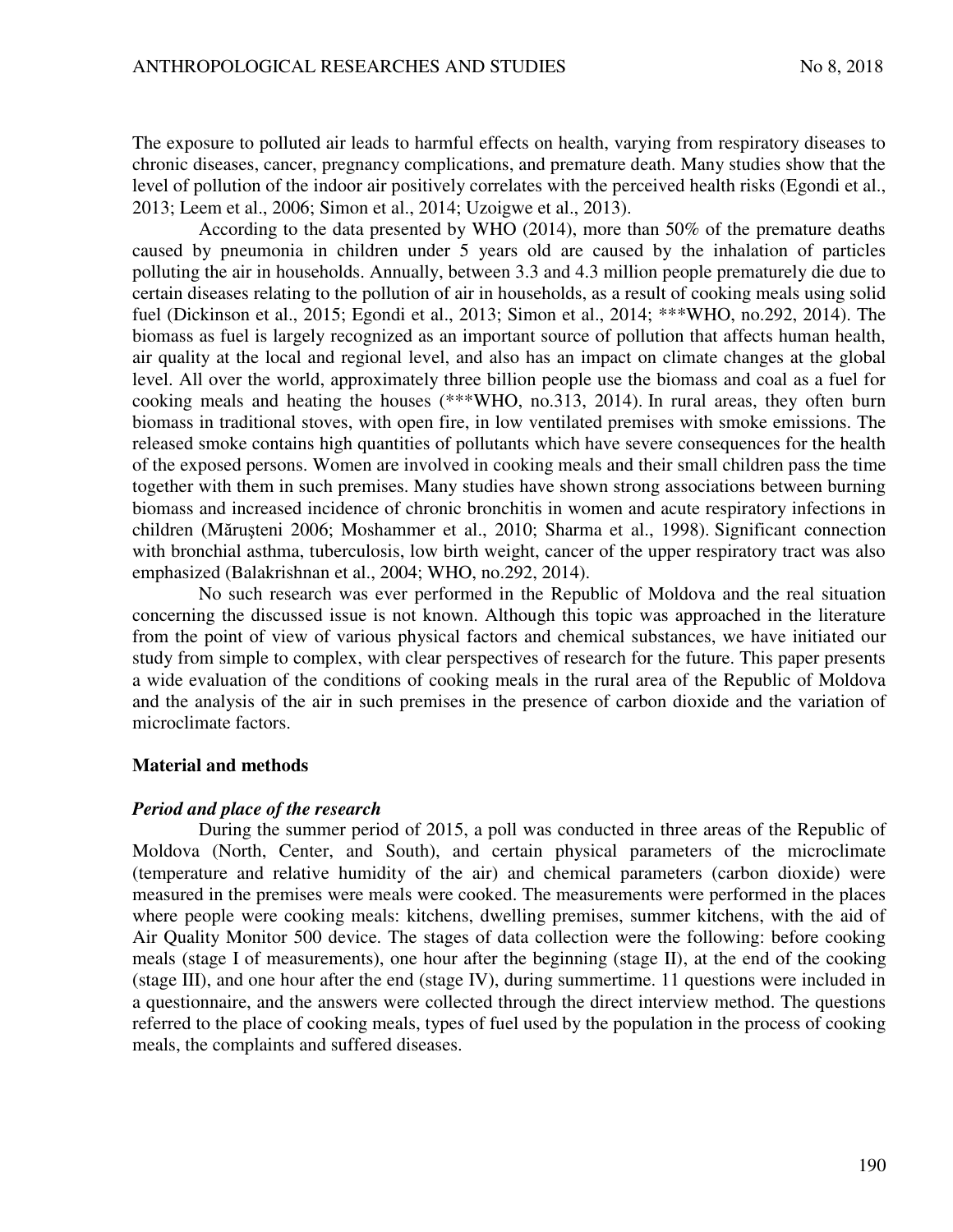#### *Subjects and groups*

150 people were included in the study (50 persons from each of the North, Center, and South regions of the Republic of Moldova). Out of the total number of participants, 6% were men and 94% women, a fact explained by the national habits and traditions which assign to women the role of preparing the food for their family. In 99% of the cases, diseases of the respiratory system were found in the interviewed persons. The subjects were selected according to the following criteria: acceptance to participate in the study, age above 18 years old, responsibility and participation in the process of cooking meals.

### *Methods applied*

A transversal study with analytic component was designed, using the following methods: observational, sociological, epidemiological and experimental.

#### *Statistical processing*

The results were analyzed by calculating intensive indices. The Student significant test was used for the specification of the degree of significance in comparing the mean values. The statistical connection between the factors was established using the correlation analysis. For determining the direction and strength of the relation between the studied indices, the Bravais-Pearson coefficient of simple and multiple linear correlations (r) and the determination coefficient  $(r^2)$  were used. The correlation coefficient measures the degree of proximity of the linear association between two variables, and the determination coefficient shows the proportion of variability in the model for the dependent variable. The degree of statistical significance of the correlation was established based on ANOVA test in the Statgraphics Plus 2.1 software. The ANOVA test measures whether a factor contributes significantly to the variation of the answer and determines the extent of variation which is due to a pure error. If the *p*-value in the ANOVA table is 0.05 - 0.001, we may affirm that there is a statistically significant connection between the variables at a confidence level of 95.0 - 99.9%.

#### **Results**

In case of the households where people complained of bronchitis and obstructive bronchitis, the mean values of the temperature (Table 1) for the three types of premises showed the following pattern: after one hour from the beginning of the cooking process (stage II), the air temperature increased by  $1.8^{\circ}$ C as compared to the beginning moment (stage I), and, at the end of cooking (stage III), the temperature increased by  $3.6^{\circ}$ C as compared to stage I. After one hour from the moment of finishing the cooking process (stage IV), the air temperature was higher by  $0.7^{\circ}$ C as compared to stage I.

In the premises in which people suffering from pneumonia were cookeding meals, the mean temperature of the air (the mean value in the three types of premises) increased by  $2.0^{\circ}$ C one hour from the starting moment of the cooking process (stage II) as compared to the initial value (stage I), and, at the end (stage III), the air temperature increased by  $5.5^{\circ}$ C as compared to stage I. One hour after (stage IV), the air temperature was higher by  $3.3^{\circ}$ C as compared to stage I.

The air temperature in the premises where people suffering from bronchial asthma were cooking meals increased by  $5.6^{\circ}\text{C}$  in the first hour (stage II) and by  $5.5^{\circ}\text{C}$  at the end of the process (stage III) as compared to stage I. One hour after the cooking (stage IV), the air temperature was higher by  $1.8^{\circ}$ C as compared to stage I.

In all the analyzed cases, the air temperature one hour after the end of the cooking process did not return to the initial level, as it was recorded.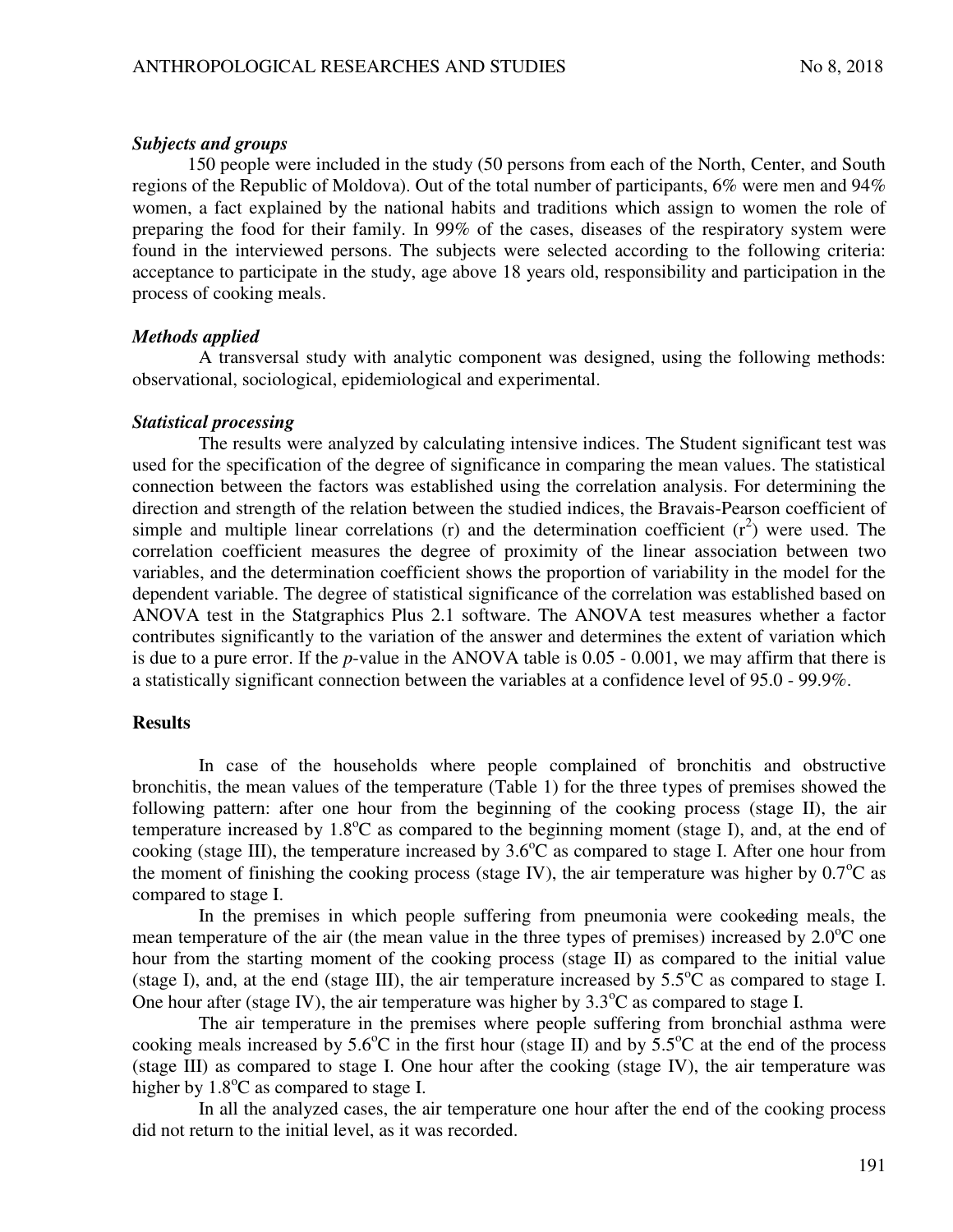|                                                       |                | Stage I         | Stage II        | Stage III       | Stage IV        |
|-------------------------------------------------------|----------------|-----------------|-----------------|-----------------|-----------------|
| <b>Bronchitis</b><br>and<br>obstructive<br>bronchitis | kitchen        | 27.5            | 29.1            | 31.1            | 28.9            |
|                                                       | dwelling room  | 26.8            | 29.1            | 30.7            | 27.8            |
|                                                       | summer kitchen | 28.5            | 29.9            | 31.9            | 28.1            |
|                                                       | average        | $27.6 \pm 0.49$ | $29.4 \pm 0.27$ | $31.2 \pm 0.35$ | $28.3 \pm 0.33$ |
| Pneumonia                                             | kitchen        | 28.6            | 31.4            | 37.9            | 34.4            |
|                                                       | dwelling room  | 28.2            | 29.7            | 31.3            | 30.1            |
|                                                       | summer kitchen | 28.1            | 29.7            | 32.1            | 30.3            |
|                                                       | average        | $28.3 \pm 0.15$ | $30.3 \pm 0.57$ | $33.8 \pm 2.08$ | $31.6 \pm 1.40$ |
| Asthma                                                | kitchen        | 27.8            | 30.7            | 33.4            | 29.8            |
|                                                       | dwelling room  | 27.0            | 39.3            | 34.8            | 29.9            |
|                                                       | summer kitchen | 28.6            | 30.3            | 31.6            | 29.2            |
|                                                       | average        | $27.8 \pm 0.46$ | $33.4 \pm 2.94$ | $33.3 \pm 0.93$ | $29.6 \pm 0.22$ |

**Table 1. Values of air temperature, °C** 

The value of the relative humidity of the air, in the premises where people suffering from bronchitis and obstructive bronchitis were cooking meals (Table 2), had the same dynamics as the air temperature: one hour from the beginning (stage II), it increased by 1.8%, at the end (stage III) by 3.5%, and one hour after (stage IV) by 0.7% as compared to stage I.

In the premises in which people frequently suffering from pneumonia were cooking meals, the relative humidity (the average of recorded values) increased by 5% one hour after starting the cooking process (stage II), and by 12.7% at the end of the process (stage III) as compared to stage I. The relative humidity was higher by 7.0% one hour after the end (stage IV) as compared to the beginning of the cooking.

In the premises where people complaining of bronchial asthma were cooking meals, the relative humidity of the air increased in the first hour (stage II) by 1.7% and by 4.8% at the end (stage III) as compared to stage I. One hour after finishing the cooking process (stage IV), the relative humidity of the air was higher by 2.5% as compared to the beginning moment.

In all the analyzed cases, the relative humidity of the air one hour after finishing meal cooking has not exceeded the normed level.

|                                  |                | Stage I         | Stage II        | Stage III       | Stage IV        |
|----------------------------------|----------------|-----------------|-----------------|-----------------|-----------------|
| <b>Bronchitis</b>                | kitchen        | 49.5            | 50.6            | 52.9            | 50.6            |
| and<br>obstructive<br>bronchitis | dwelling room  | 50.2            | 52.7            | 53.5            | 53.5            |
|                                  | summer kitchen | 47.7            | 49.4            | 51.4            | 45.2            |
|                                  | average        | $49.1 \pm 0.74$ | $50.9 \pm 0.96$ | $52.6 \pm 0.62$ | $49.8 \pm 2.43$ |
| Pneumonias                       | kitchen        | 49.2            | 57.6            | 69.7            | 63.4            |
|                                  | dwelling room  | 48.4            | 53.4            | 60.3            | 52.3            |
|                                  | summer kitchen | 47.7            | 49.2            | 53.3            | 50.4            |
|                                  | average        | $48.4 \pm 0.43$ | $53.4 \pm 2.42$ | $61.1\pm4.75$   | $55.4 \pm 4.05$ |
| Asthma                           | kitchen        | 48.1            | 49.8            | 52.0            | 49.1            |
|                                  | dwelling room  | 48.1            | 51.0            | 55.7            | 52.8            |
|                                  | summer kitchen | 48.0            | 48.6            | 50.9            | 49.9            |
|                                  | average        | $48.1 \pm 0.03$ | $49.8 \pm 0.69$ | $52.9 \pm 1.45$ | $50.6 \pm 1.12$ |

**Table 2. Values of the relative humidity of the air, %**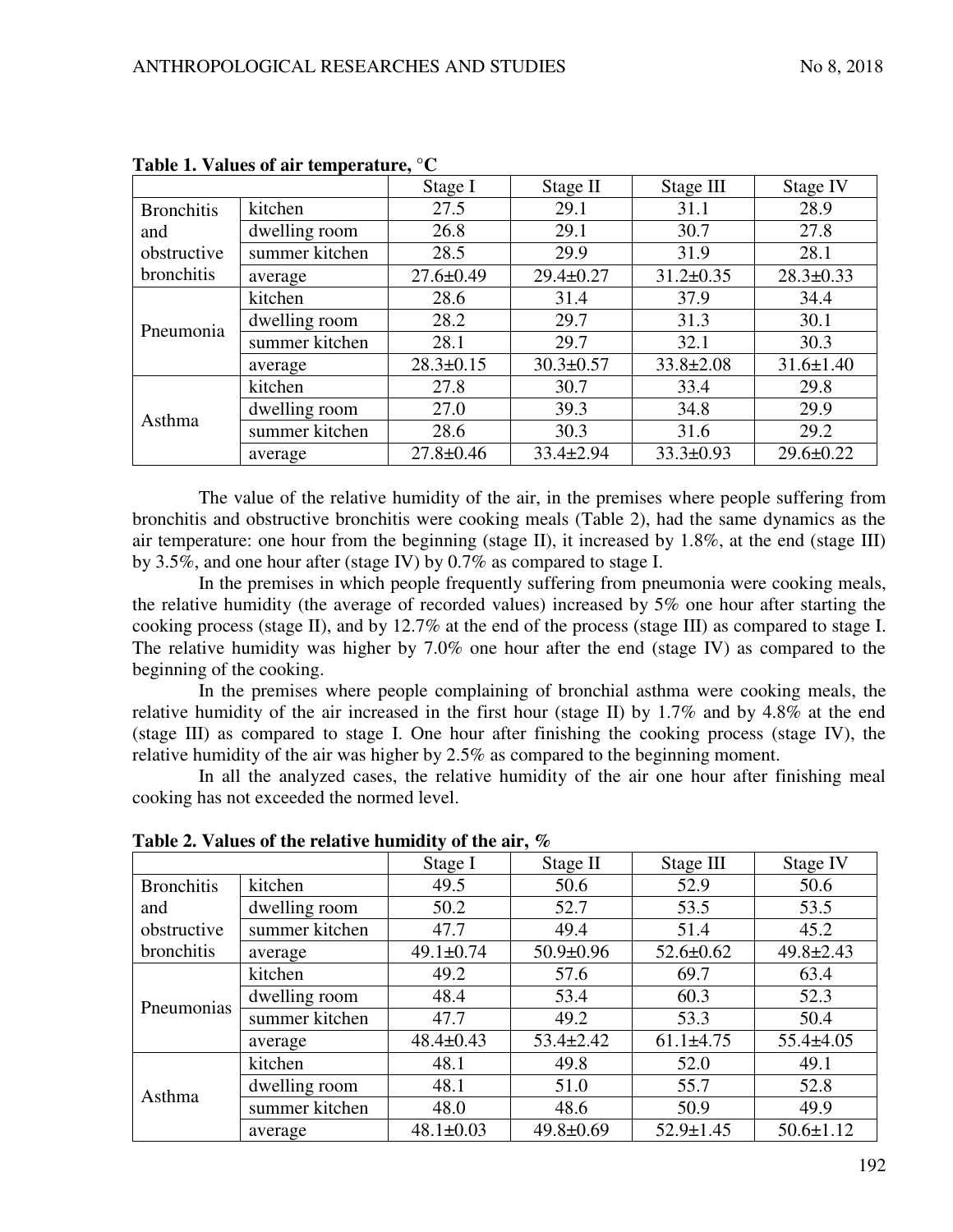In the premises where people suffering from bronchitis and obstructive bronchitis were cooking meals, the average of values of the carbon dioxide concentration showed the following pattern (Table 3): the concentration of carbon dioxide increased in stage II by 0.1% and by 0.2% in stage III as compared to stage I. And one hour after finishing the process, it returned to the value of  $0.1\%$ .

In the premises in which people frequently suffering from pneumonia were cooking meals, the concentration of carbon dioxide (the mean value for all three types of premises) increased by 0.1% in stage II and at the end of the cooking process the concentration of carbon dioxide increased by 0.2% as compared to stage I. One hour after the end, the concentration of carbon dioxide returned to the value of 0.1%.

In the premises in which people suffering from bronchial asthma were cooking meals, the mean values of carbon dioxide increased by 0.1% one hour after the beginning (stage II) and by 0.2% at the end of the process (stage III) as compared to stage I. One hour after the finishing moment, the mean value of carbon dioxide concentration was higher by 0.1% as compared to stage I.

The analysis of the mean values of carbon dioxide concentration in the premises in which the meals were cooked, highlights the fact that the monitored values returned to the initial level and did not exceed the normed levels, except those in which people suffering from bronchial asthma were cooking meals, where the mean value of carbon dioxide concentration was higher than the initial value and exceeded the normed value by 0.1%.

|                                                       |                | Stage I | Stage II       | Stage III      | Stage IV       |
|-------------------------------------------------------|----------------|---------|----------------|----------------|----------------|
| <b>Bronchitis</b><br>and<br>obstructive<br>bronchitis | kitchen        | 0.1     | 0.2            | 0.2            | 0.1            |
|                                                       | dwelling room  | 0.1     | 0.2            | 0.3            | 0.1            |
|                                                       | summer kitchen | 0.1     | 0.2            | 0.3            | 0.1            |
|                                                       | average        | 0.1     | 0.2            | $0.3 \pm 0.03$ | 0.1            |
| Pneumonias                                            | kitchen        | 0.1     | 0.1            | 0.3            | 0.1            |
|                                                       | dwelling room  | 0.1     | 0.3            | 0.5            | 0.2            |
|                                                       | summer kitchen | 0.1     | 0.1            | 0.3            | 0.1            |
|                                                       | average        | 0.1     | $0.2 \pm 0.07$ | $0.4 \pm 0.07$ | $0.1 \pm 0.03$ |
| Asthma                                                | kitchen        | 0.1     | 0.1            | 0.1            | 0.1            |
|                                                       | dwelling room  | 0.1     | 0.3            | 0.4            | 0.3            |
|                                                       | summer kitchen | 0.1     | 0.1            | 0.4            | 0.1            |
|                                                       | average        | 0.1     | $0.2 \pm 0.07$ | $0.3 \pm 0.10$ | $0.2 \pm 0.07$ |

**Table 3. Values of carbon dioxide, %** 

The performed research showed that the indoor air is more polluted in case of cooking meals in the dwelling premises, influencing thus the health status of the dwellers. It was found that in the events when the population had premises specially equipped as kitchens – the cooking conditions were not favorable because these did not fully correspond to the requirements. When cooking meals in summer kitchens, the physical and chemical parameters of the air were relatively closer to the normed values. The values of the researched parameters also depend on the type of cooking installation and the fuel used by the population. The research showed that the air was more polluted when traditional stoves were used. The bottled gas used for cookers polluted the air more than the natural gas. Among the types of fuel used for traditional stoves, some crop residues and the biomass polluted the air the most.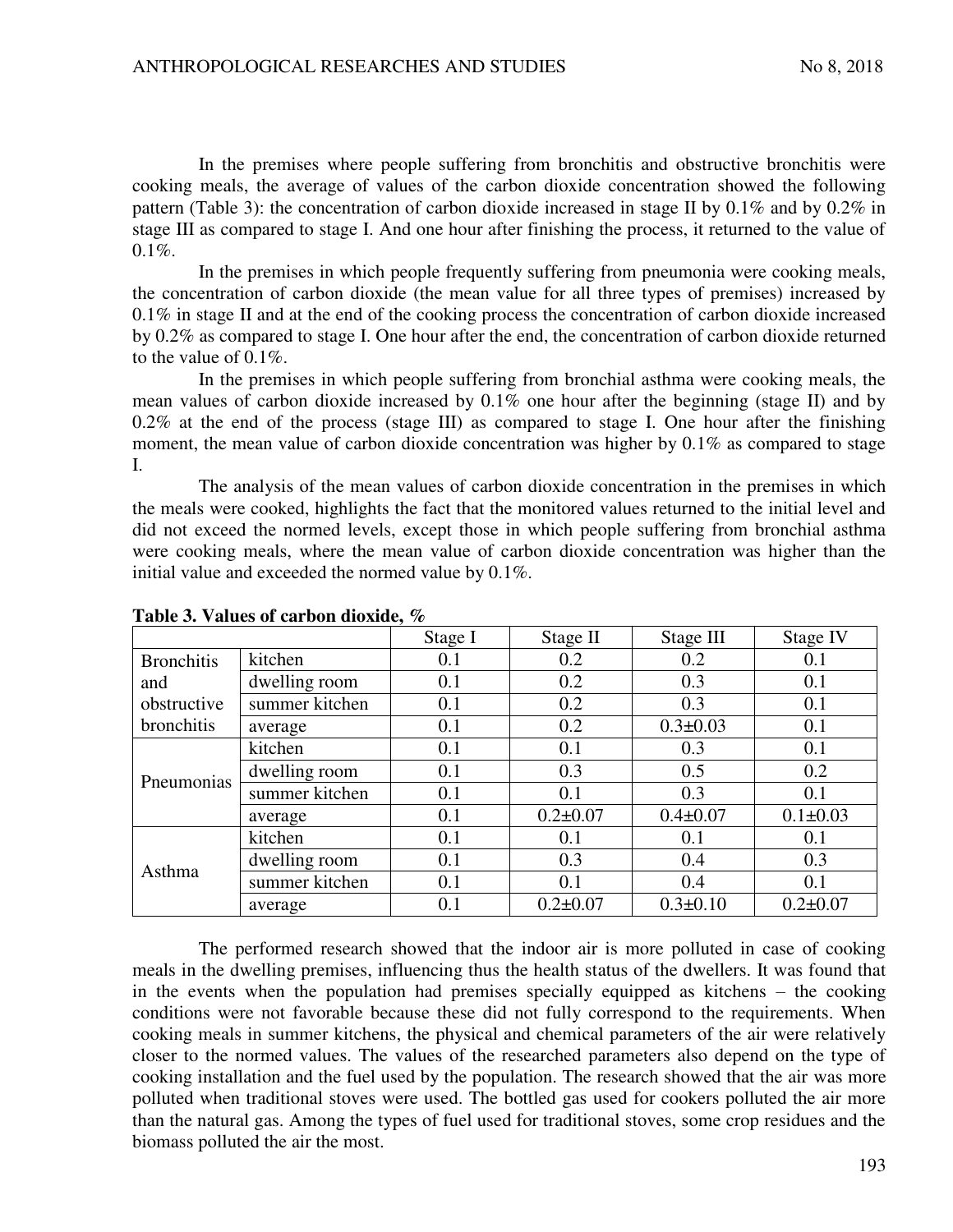The pollution of air in kitchens, in case of cooking on cooker, slightly but significantly correlates with the onset of bronchitis ( $r = 0.19$ ,  $p \le 0.001$ ) and pneumonia ( $r = 0.37$ ,  $p \le 0.001$ ), while moderately correlates with the onset of obstructive bronchitis and bronchial asthma (0.48  $\leq$  r  $\leq$ 0.57,  $p \le 0.01$ ). This factor has an influence of 22.0 - 31.1%. A more essential correlation was recorded when bottled gas was used as fuel  $(0.18 \le r \le 0.44, p \le 0.001)$  and an influence of 37.5 -41.5%, which is higher as compared to the use of natural gas  $(0.12 \le r \le 0.45, p \le 0.001; 21.5 \le r^2 \le$ 28.7). Due to the incorrect and insufficient ventilation, significant increases of temperature and relative humidity of the air were recorded during meal cooking, and the measurements one hour after finishing the cooking process showed that the values of such parameters did not return to the norm in most of the cases. The absence of ventilation strongly correlates with all nosologic forms mentioned by the respondents (0.73  $\leq$  r  $\leq$  0.96, p  $\leq$  0.01) and influences the onset of diseases to the extent of 34.6%.

In the case of cooking inside the dwelling room, a slight correlation with all the nosologic forms was recorded both when cooking on cooker  $(0.22 \le r \le 0.31, p \le 0.01)$  and on traditional stove  $(0.31 \le r \le 0.38, p \le 0.001)$ . Cooking on cooker has a rate of influence of 27.6% while cooking on a stove of 38.4% on the development of diseases of which the respondents suffer from. The use of bottled gas during cooking on cooker has an average correlation with bronchitis ( $r = 0.48$ ,  $p \le 0.01$ ), pneumonia ( $r = 0.56$ ,  $p \le 0.001$ ), obstructive bronchitis ( $r = 0.54$ ,  $p \le 0.01$ ), and a strong correlation with bronchial asthma ( $r = 0.84$ ,  $p \le 0.01$ ), while the use of natural gas shows a low correlation (0.12)  $\leq$  r  $\leq$  0.22, p  $\leq$  0.01). When the population used wood as fuel for the peasant stove, a slight correlation was recorded with bronchitis ( $r = 0.31$ ,  $p \le 0.001$ ), pneumonia ( $r = 0.35$ ,  $p \le 0.05$ ), and an average correlation with obstructive bronchitis ( $r = 0.52$ ,  $p \le 0.01$ ) and bronchial asthma ( $r =$ 0.63,  $p \le 0.01$ ). All the researched nosological forms have proven an average correlation with the use of the biomass (0.49  $\le r \le 0.66$ , p < 0.001) and crop residues (0.44  $\le r \le 0.58$ , p < 0.001). Out of all the types of fuel used by the population for cooking, the highest share of influence is held by the crop residues ( $r^2 = 48.4$ ) and biomass ( $r^2 = 45.0$ ), a lower influence being held by the faggots ( $r^2 =$ 37.6%) and bottled gas ( $r^2$  = 35.3), while the lowest share by the wood ( $r^2$  = 27.6) and natural gas ( $r^2$  $= 22.4$ ). The absence of an adequate ventilation system slightly but significantly correlates with the onset of bronchitis (r = 0.32, p < 0.001), pneumonia (r = 0.29, p < 0.001), obstructive bronchitis (r = 0.37, p  $\leq$  0.001) and strongly correlates with the installation of the bronchial asthma (r = 0.88, p  $\leq$ 0.001).

In the summer kitchens, the cooking process recorded a lower correlation with the pollution-induced diseases as compared to the cooking in the dwelling room. At the same time, as most of the premises have no windows, the pollution of air is maintained by a low ventilation.

For the cooking process, the population uses the cooker/natural gas stove, the traditional stove/cook stove and/or the electrical cooker. Cooking the meals on the cooker slightly correlates with the bronchitis (r = 0.22, p < 0.05), pneumonia (r = 0.26, p < 0.01), obstructive bronchitis (r = 0.31,  $p \le 0.001$ ), and bronchial asthma ( $r = 0.25$ ,  $p \le 0.001$ ). Moderate correlation was recorded between the use of traditional stoves and the onset of bronchitis ( $r = 0.44$ ,  $p \le 0.001$ ), pneumonia (r  $= 0.49$ , p < 0.01), and obstructive bronchitis (r=0.65, p<0.001), while strong correlation between it and bronchial asthma ( $r = 0.84$ ,  $p \le 0.001$ ). Cooking on the cooker influenced the development of diseases to the extent of 23.4%, while cooking on a traditional stove at the extent of 29.7%.

Wood, raw and processed coal, natural gas supplied through centralized pipeline or bottled gas, biomass, crop residues, etc. are used as fuel. The research showed a strong correlation (0.74  $\leq$  r  $\leq$  0.80, p  $\leq$  0.01) when using bottled gas, with a share of influence of 38.0% and a slight correlation when using natural gas  $(0.11 \le r \le 0.34, p \le 0.001)$  with a share of influence 23.6%. The use of wood and faggots moderately correlates with obstructive bronchitis ( $r = 0.63$ ,  $p \le 0.01$ ;  $r^2 = 31.4$ ) and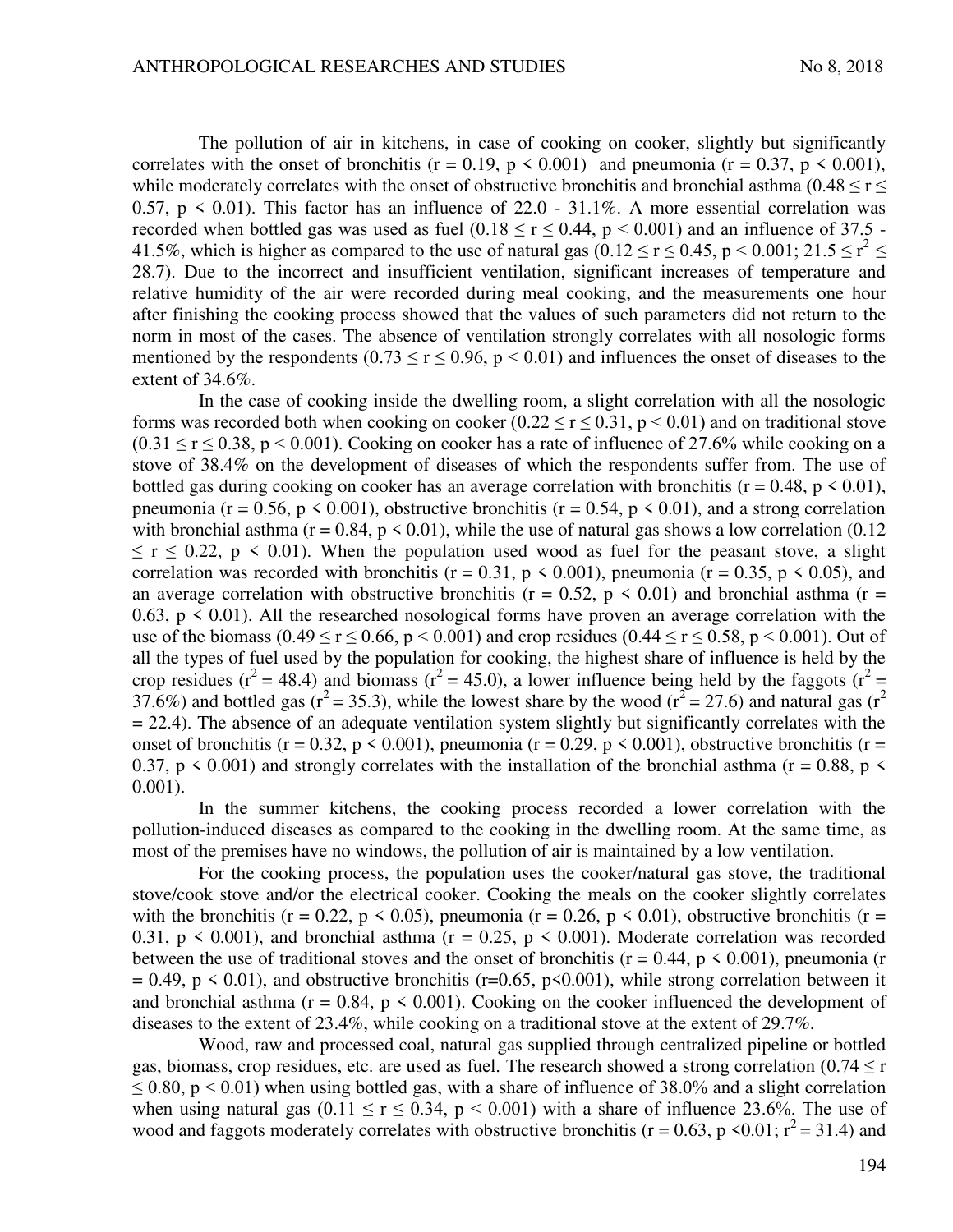bronchial asthma (r = 0.54, p < 0.001;  $r^2 = 43.6$ ). The use of agricultural waste has an average correlation with bronchitis (r = 0.63, p < 0.01;  $r^2 = 46.1$ ), pneumonia (r = 0.59, p < 0.001;  $r^2 = 36.1$ ), obstructive bronchitis (r = 0.64, p < 0.001;  $r^2$  = 39.2) and strongly correlates with bronchial asthma  $(r = 0.90, p \le 0.01; r^2 = 42.3)$ . The insufficient ventilation in these premises slightly correlates with bronchitis ( $r = 0.28$ ,  $p \le 0.001$ ) and pneumonia ( $r = 0.33$ ,  $p \le 0.05$ ), while it has an average correlation with obstructive bronchitis ( $r = 0.47$ ,  $p \le 0.01$ ) and strongly correlates with bronchial asthma ( $r = 0.91$ ,  $p \le 0.01$ ). This factor influences the development of the mentioned diseases to the extent of 37.6 - 45.9%.

An important aspect in the indoor pollution is the area of premises. The area inversely correlates with air pollution and development of diseases. A moderate correlation was recorded between the area of premises and bronchitis S ( $r = 0.58$ ,  $p \le 0.05$ ), pneumonia ( $r = 0.45$ ,  $p \le 0.01$ ) and obstructive bronchitis ( $r = 0.52$ ,  $p \le 0.001$ ), and a strong correlation with bronchial asthma ( $r =$ 0.85,  $p \le 0.001$ ).

Very important in the development of diseases is the duration and frequency of the cooking process. A slight direct correlative connection was established with bronchitis ( $r = 0.18$ ,  $p \le 0.001$ ), a strong correlation with pneumonia ( $r = 0.74$ ,  $p \le 0.01$ ), obstructive bronchitis ( $r = 0.87$ ,  $p \le 0.01$ ), and bronchial asthma ( $r = 0.84$ ,  $p \le 0.01$ ). The correlation between the frequency of meal cooking and nosological forms was moderate (0.38  $\leq$  r  $\leq$  0.63, p < 0.05). The duration of the cooking process explains approximately 18.4% of the variability of nosological forms.

The smokers are exposed to additional pollutants. The fact that people smoke presents a slight correlative connection with the development of pneumonia ( $r = 0.26$ ,  $p \le 0.05$ ), a moderate correlation with bronchitis ( $r = 0.42$ ,  $p \le 0.001$ ) and obstructive bronchitis ( $r = 0.51$ ,  $p \le 0.01$ ), and a strong correlation with bronchial asthma ( $r = 0.83$ ,  $p \le 0.001$ ). The number of cigarettes smoked per day strongly and directly correlates with the nosological forms present in the respondents ( $0.76 \le r \le$ 0.89,  $p \le 0.01$ ).

The diseases of the respiratory system strongly correlate with the relatively increased humidity of the air (0.78  $\le$  r  $\le$  0.94, p  $\le$  0.001) and concentration of carbon dioxide (0.70  $\le$  r  $\le$  0.82,  $p \le 0.01$ ) and moderately correlate with the air temperature  $(0.43 \le r \le 0.68, p \le 0.001$ . The modifications of the relative humidity of the air and of the concentration of carbon dioxide explain approximately 30.6% and respectively 34.5% of the variability of respiratory diseases.

For assessing the complex influences of the cooking conditions, multiple correlation analysis was applied, taking into consideration the following factors: type of premises, the area of premises, type of installation and type of fuel. The multiple influences explain 61.3 - 76.6% ( $p \le$ 0.01) of action of the above factors in the development of the nosological forms recorded in the respondents. The combined influences of insufficient ventilation and indoor smoking are responsible for up to 57.3% of the population health problems ( $p \le 0.05$ ). Researching the complex action of the physical and chemical factors, created during the cooking process, on the mentioned diseases, a statistically significant ( $p \le 0.001$ ) coefficient of determination was established (62.3 - 76.1%).

### **Discussions**

In the opinion of Moshammer et al. (2010), the problem of emissions resulting from burning bottled gas, biomass and other types of fuel used in the household for meal cooking is not enough studied. The emissions from the cooker create conditions of air pollution inside the premises, directly contributing to the pollution due to the inefficient ventilation system (exchange of air between indoors and outdoors), and the lack of means and technologies for the elimination of the polluted air outside. According to the research performed by Balakrishnan et al. (2002) and Bruce et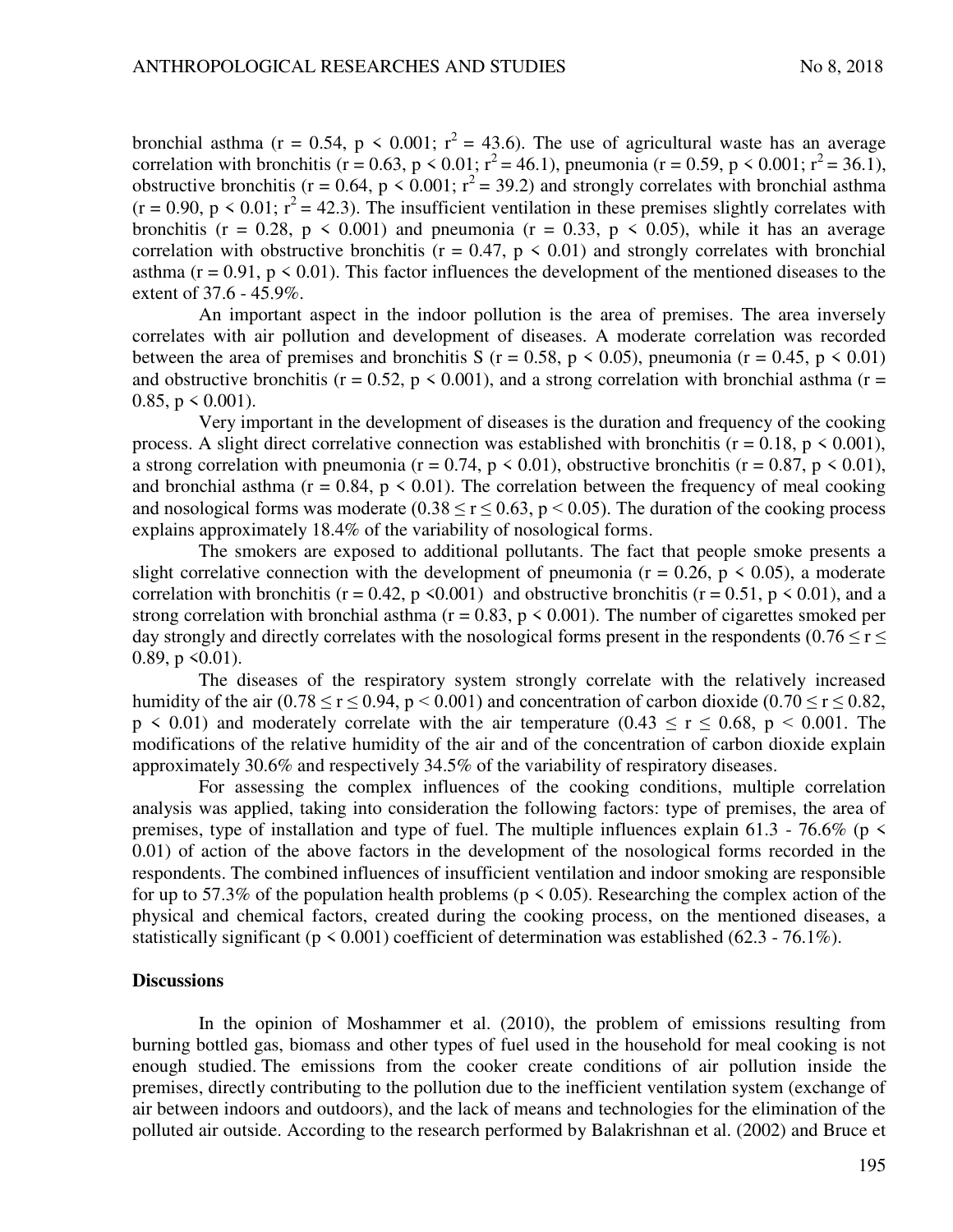al. (2000), the products of burning gas and biomass ejected directly in the interior environment increase the concentration of various substances in the air, which negatively affects the health of people participating in the cooking process. Currently, the studies performed in this direction are of interest to the public health and it is worth continuing them in various countries with different levels of development. The analysis of various substances in kitchens is necessary for the evaluation of their impact on population health and the effective reduction of morbidity and mortality from pollution-induced diseases.

The study performed by a group of researchers from California, USA, (Logueet al., 2014), proved that the use of cooking installations fueled with natural gas without vapor hoods for the aspiration of the polluted air directly influences the health status of the resident people and increase the concentration of harmful chemical substances, such as  $CO$ ,  $NO<sub>2</sub>$  as compared to the standardized values for the atmosphere air in 55-70% and 7-8% of houses during one typical week in winter.

Our research emphasizes the impact of gas emissions in kitchens not only on the health of adult people involved in the process of cooking meals but also on children who, for various reasons, are present in such premises. Such studies were also carried out by Marks et al. (2010) in Australia, where, in the classrooms equipped with gas cookers, children complained of cough intensification in the morning and during the day, and inflammation of the respiratory tract was noticed in children suffering from bronchial asthma.

As we have already mentioned in the "Materials and methods" section, comparative analysis has been performed between various types of fuel used for the purpose of cooking meals and cooking installations, as well as their degree of technical failure. The degree of gas use was higher as compared to other fuels, for example to biomass. Some studies, such as those performed by Mutlu et al. (2016), showed that there is a strong correlation between the type of fuel used (in that case, wood) and the mutagenic factors.

Consequently, all the people, including healthy adults, could suffer from respiratory diseases caused by the loss of pulmonary function, development of bronchitis, bronchial asthma, etc., till the onset of chronic pulmonary diseases, because the impact of the exposure may have a cumulative effect in time.

According to the research performed by Lupulescu et al. (2008), the sources of air pollution in dwelling premises are relatively numerous and may be classified as permanent, temporary, and accidental. The over-agglomeration and increased humidity in the dwelling premises represent aggravating factors for the onset of dampness and development of fungus, as well as the increased frequency of some respiratory tract diseases, allergic diseases, etc.

The study performed on a sample of 2123 people from 830 dwelling houses in Romania had the purpose of evaluating the dwelling conditions and state of health. The research proved that the non-corresponding thermal environment is a favorable factor in the onset of the condensate and mold, and also a risk factor in the onset of recurrent infections, especially in children. These conditions are associated with the decrease of ventilation in the dwelling premises, including kitchens, in order to increase the energy efficiency. Special attention was paid to the parents' habit of smoking in the housing premises, which is an important risk factor for bronchial asthma in children, since blood eosinophilia and a higher total serum immunoglobulin E (IgE) level is associated with smoking. The frequency of respiratory tract infections is higher in these children.

To a great extent, the same objectives were also followed by Dasgupta et al. (2013) from Madagascar. A regression analysis was performed to investigate the basic determinant factors, such as various types of fuel (coal, wood, ethanol), ovens (traditional, improved), dimension of the kitchen, type of kitchen (opened, ventilated), construction materials for the kitchen (permeable roof and walls) and environmental factors. The results show that the type of fuel, types of cooker, and the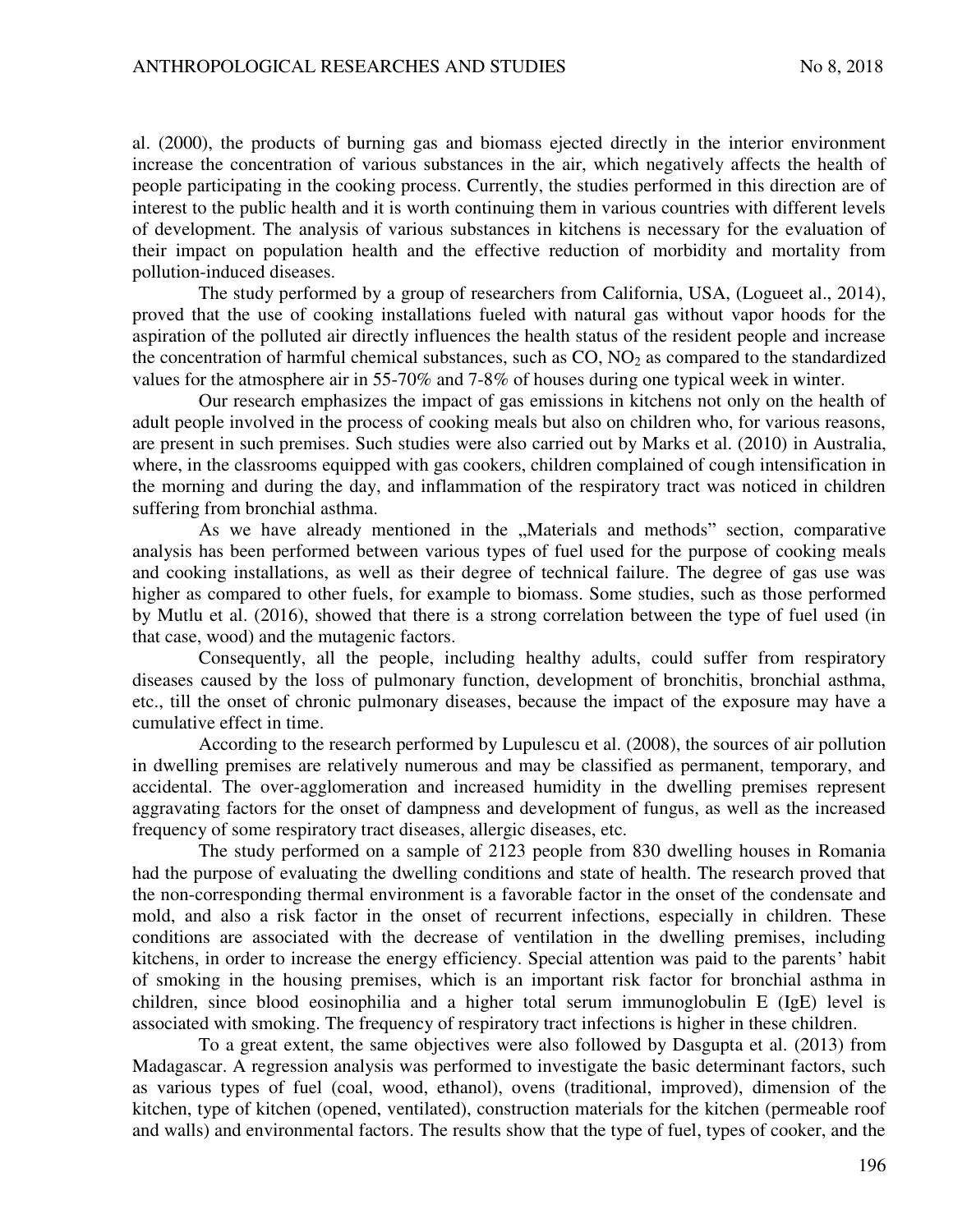kitchen dimension play an important role in the onset of various diseases. In comparison, the air quality is better in case of using ethanol than biomass. Finally, a large kitchen and adequate ventilation in the cooking areas will produce a healthier environment and decrease harmful emissions.

Another study, performed by Sussan et al. (2014) in India shows that the use of the biomass (wood, dung) could increase the risk of chronic respiratory diseases by activating the TLR and IL-1R receptors (experiment on mice).

In the context of fundamental research concerns towards the actions of the atmosphere pollutants on the nervous system, the scientists from the Center for Research in Environmental Epidemiology (CREE), Barcelona, Spain (2012), studied the relation between the pollutants emanated in the indoor air from the cooker and the development of neural diseases in children and pregnant women. This study emphasizes a decreased adverse effect of indoor air pollution from the cooker on the mental development of small children, the cooker being considered the main source of pollution of the indoor air, including nitrogen dioxide and emanated particles (Vrijheid et al., 2012).

#### **Conclusions**

In light of the above, it is necessary to develop some mechanisms for controlling indoor air quality.

The people responsible for the construction, furnishing and equipping the kitchens should meet certain rules which would not only relate to the architectural aesthetics, comfort or carried benefits, but also to the health of those who will work in such premises with special destination.

The cooking process should be performed in optimal sanitary-hygienic conditions, under rigorous surveillance of the personal hygiene rules and safety requirements, which involves the installation and maximal use of the artificial ventilation installations, for example vapor hoods, aspiration ventilators, etc.; the replacement of some types of fuel (biomass, coal etc.) by natural gas, which is less toxic.

**Acknowledgment.** The research reported in this publication was supported by the Fogarty International Center of the National Institutes of Health under Award Number R24TW009568. The content is solely the responsibility of the authors and does not necessarily represent the official views of the National Institutes of Health.

**Conflict of interest.** The authors of this article do not have any conflict of interests.

### **References**

- 1. Balakrishnan, K., Mehta, S., Kumar, P., Ramaswamy, P., Sambandam, S., Kumar, K. and Smith, K., 2004. *Indoor Air Pollution Associated with Household Fuel Use in India: An exposure assessment and modeling exercise in rural districts of Andhra Pradesh, India.* Washington DC, USA: The International Bank for Reconstruction and Development/The World Bank.
- 2. Balakrishnan, K., Sankar, S., Parikh, J., Padmavathi, R., Srividya, K., Venugopal, V., Prasad, S. and Pandey, V., 2002. Daily average exposures to respirable particulate matter from combustion of biomass fuels in rural households of southern India. *Environ. Health Perspect,* 110(11), p.1069.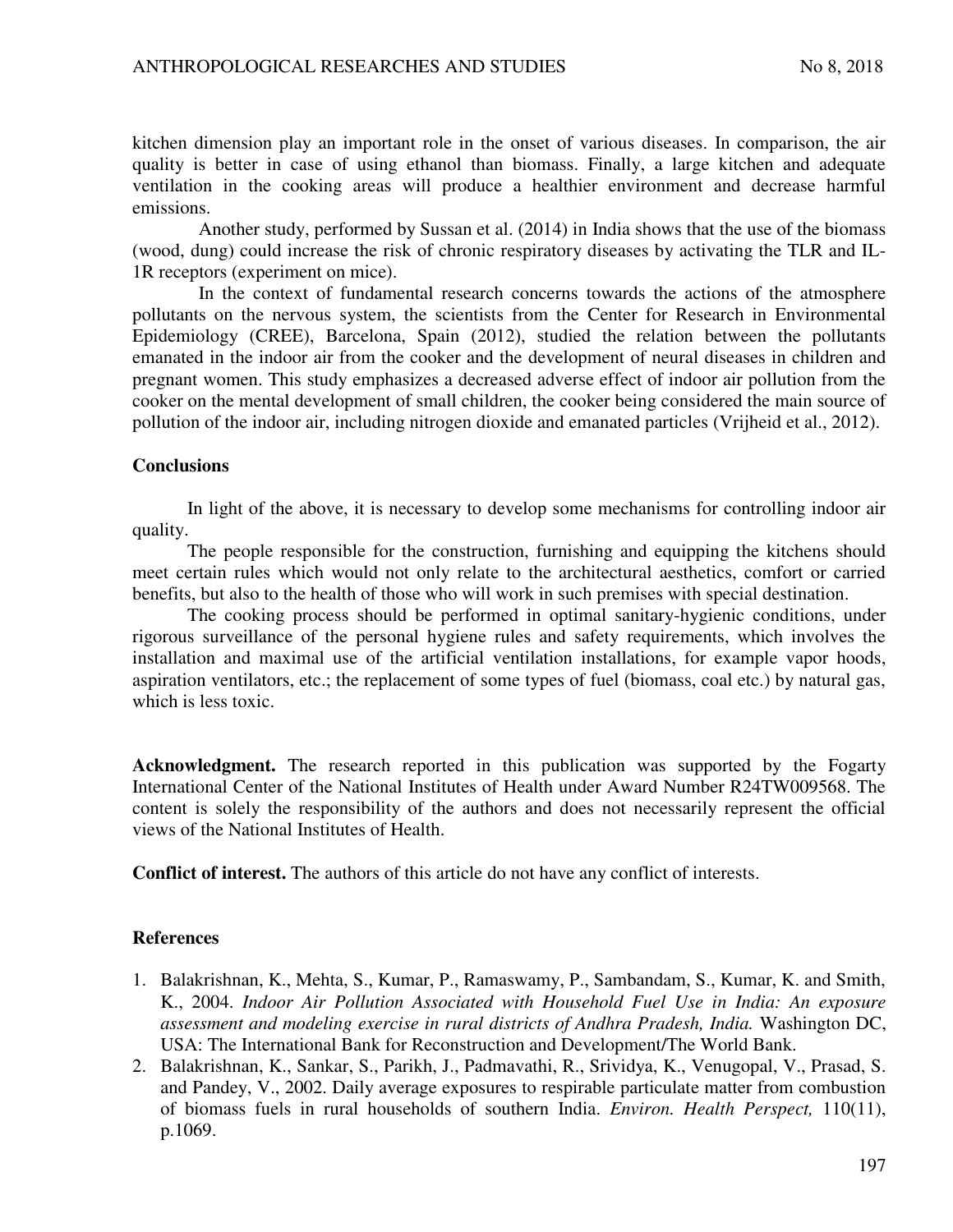- 3. Bates, M., Ram, K. Chandyo, R., Valentiner-Branth,P., Pokhrel, A., Mathisen, M., Basnet, S., Shrestha, P., Strand, T. and Smith, K., 2013. Acute Lower Respiratory Infection in Childhood and Household Fuel Use in Bhaktapur, Nepal. *Environmental Health Perspectives*, 121(5), pp.637-642.
- 4. Bruce, N., Perez-Padilla, R. and Albalak, R., 2000. Indoor air pollution in developing countries: a major environmental and public health challenge. *Bull. World Health Organ,* 78(9), pp.1078- 1092.
- 5. Dasgupta, S., Martin, P. & Samad, H., 2013. *Addressing household air pollution: a case study in rural Madagascar.* The World Bank, Africa Region, Sustainable Development Department & Development Research Group, Environment and Energy Team. Available at: [<http://www](http://www-wds.worldbank.org/external/default/WDSContentServer/IW3P/IB/2013/10/09/000158349_20131009092916/Rendered/PDF/WPS6627.pdf.)[wds.worldbank.org/external/default/WDSContentServer/IW3P/IB/2013/10/09/000158349\\_2013](http://www-wds.worldbank.org/external/default/WDSContentServer/IW3P/IB/2013/10/09/000158349_20131009092916/Rendered/PDF/WPS6627.pdf.) [1009092916/Rendered/PDF/WPS6627.pdf. >](http://www-wds.worldbank.org/external/default/WDSContentServer/IW3P/IB/2013/10/09/000158349_20131009092916/Rendered/PDF/WPS6627.pdf.) [Accessed 4 May 2017].
- 6. Dickinson, K., Kanyomse, E., Piedrahita, R., Coffey, E., Rivera, I., Adoctor, J., Alirigia, R., Muvandimwe, D., Dove, M., Dukic, V., Hayden, M., Diaz-Sanchez, D., Abisiba, A., Anaseba, D., Hagar, Y., Masson, N., Monaghan, A., Titiati, A., Steinhoff, D., Hsu, Y., Kaspar, R., Brooks, B., Hodgson, A., Hannigan, M., Oduro, A. R. and Wiedinmyer, Ch., 2015. Research on Emissions, Air quality, Climate, and Cooking Technologies in Northern Ghana (REACCTING): study rationale and protocol. *BMC Public Health*, 15:126, https://doi.org/10.1186/s12889-015- 1414-1.
- 7. Egondi, T., Kyobutungi, C., Ng, N., Muindi, K., Oti, S., Vijver, S., Ettarh, R. & Rocklöv, J., 2013. Community Perceptions of Air Pollution and Related Health Risks in Nairobi Slums. *J Environ Res Public Health*, 10(10), pp.4851-4868.
- 8. Leem, J., Kaplan, B., Shim, Y., Pohl, H., Gotway, C., Bullard, S., Rogers, J., Smith, M. & Tylenda, C., 2006. Exposures to Air Pollutants during Pregnancy and Preterm Delivery. *Environmental Health Perspectives*, 114(6), pp.905-910.
- 9. Logue, J., Klepeis, N., Lobscheid, A. & Brett, C., 2014. Pollutant Exposures from Natural Gas Cooking Burners: A Simulation-Based Assessment for Southern California. *Environmental Health Perspectives*, 122(1), pp.43-50.
- 10. Lupulescu, D., Fulga, M. & Iancu, M., 2008. Factori alergizanți prezenți în mediul de locuit. [Allergic factors present in the living environment] *Revista de Igienă şi Sănătate Publică*, 58(1), pp.22-28.
- 11. Marks, G., Ezz, W., Aust, N., Toelle, B., Xuan, W., Belousova, E., Cosgrove, C., Jalaludin, B. & Wayne, T., 2010. Smith Respiratory Health Effects of Exposure to Low-NOx Unflued Gas Heaters in the Classroom: A Double-Blind, Cluster-Randomized, Crossover Study. *Environmental Health Perspectives*, 118, pp.1476-1482.
- 12. Măruşteni, M., 2006. *Noţiuni fundamentale de biostatistică: note de curs [Fundamental notions of Biostatistics: Course Notes].* Târgu-Mureş: University Press.
- 13. Moshammer, H., Fletcher, T., Heinrich, J., Hoek, G., Hruba, F. & Pattenden, S., 2010. Gas cooking is associated with small reductions in lung function in children. *European Respiratory Journal*, 36(2), pp.249-254.
- 14. Mutlu, E., Warren, S., Ebersviller, S., Kooter, I., Schmid, J., Dye, J., Linak, W., Gilmour, I., Jetter, J., Higuchi, M. & DeMarini, D., 2016. Mutagenicity and Pollutant Emission Factors of Solid-Fuel Cookstoves: Comparison with Other Combustion Sources. *Environmental Health Perspectives*, 124(7), pp.974-982.
- 15. Sharma, S., Sethi, G., Rohtagi, A., Chaudhary, A., Shankar, R. & Bapna, J., 1998. Indoor air quality and acute lower respiratory infection in Indian urban slums. *Environmental Health Perspectives*, 106, pp.291-297.